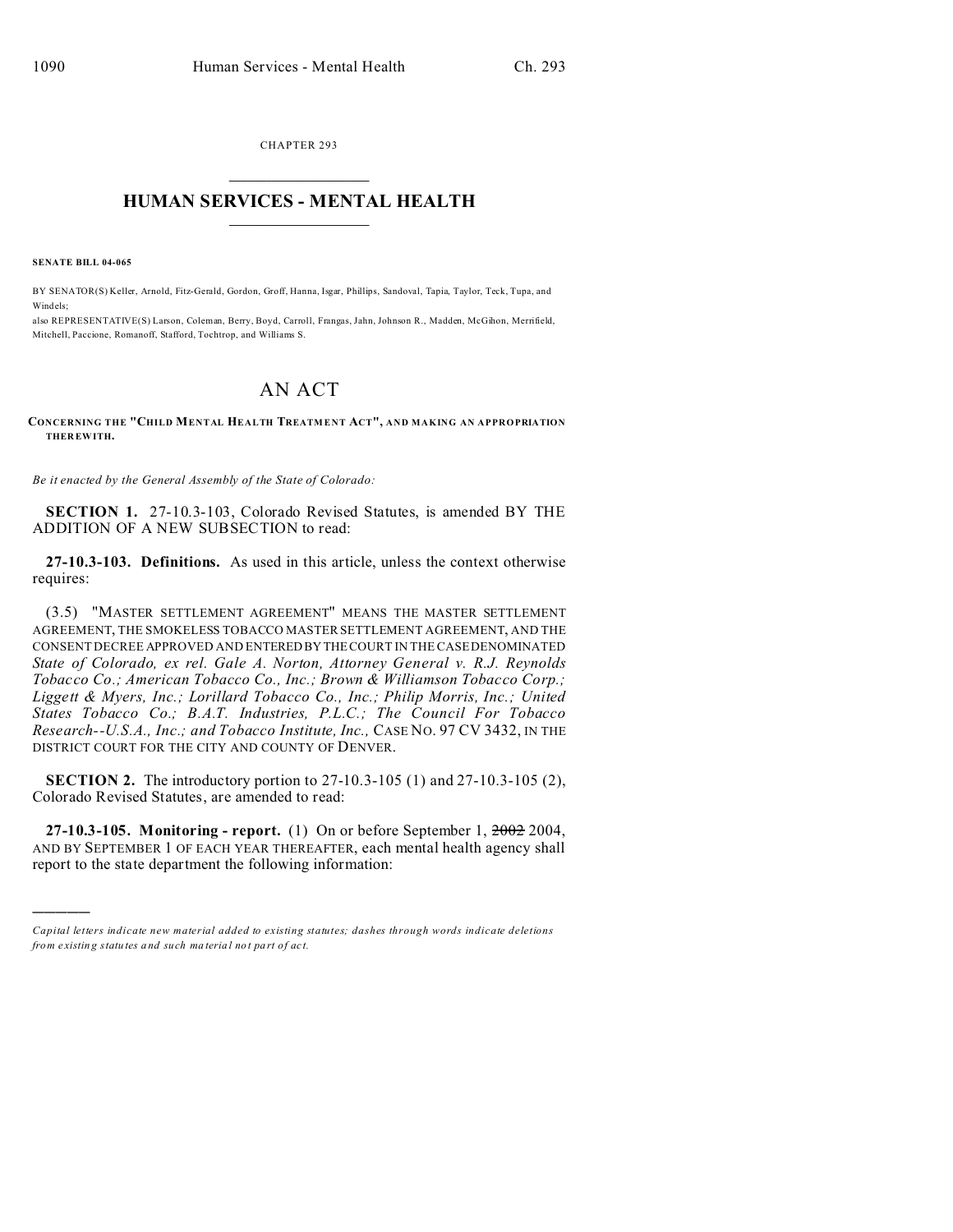(2) On or before December 1, 2002 2004, AND BY DECEMBER 1 OF EACH YEAR THEREAFTER, the state department shall report the aggregate, statewide information received pursuant to subsection (1) of this section to the members of the general assembly.

**SECTION 3.** 27-10.3-106, Colorado Revised Statutes, is amended to read:

**27-10.3-106. Funding - rules - child mental health treatment act fund.** (1) In order to make mental health treatment available, it is the intent of the general assembly that mental health treatment provided pursuant to this article to each child described in section 27-10.3-103 (1) who is eligible for medicaid based on the child's placement in a residential child care facility pursuant to section 26-4-527, C.R.S., and who is determined to be eligible for supplemental security income by the federal social security administration, be provided by mental health agencies.

(2) If neither the family's private insurance nor federal medicaid funding cover all of the costs associated with the services provided to a child at risk of out-of-home placement pursuant to this article, then the family shall be responsible for paying that portion that is not covered by private insurance or federal medicaid funding on a sliding scale basis as set forth in subsection (3) of this section. Any remaining portion of the services not covered by private insurance, federal medicaid funding, or the family's share, shall be paid for from general fund moneys, subject to available appropriations MONEYS APPROPRIATED TO THE CHILD MENTAL HEALTH TREATMENT FUND, CREATED IN SUBSECTION (4) OF THIS SECTION.

(3) The state board of human services, in consultation with the department of health care policy and financing, shall promulgate rules implementing a sliding scale for the payment of services, including mental health treatment and room and board, that are not covered by private insurance or federal medicaid funding. It is the intent of the general assembly that the portion of such expenses paid from general fund moneys shall not exceed the general fund THE CHILD MENTAL HEALTH TREATMENT FUND SHALL NOT EXCEED appropriations made for such purpose in any given fiscal year. It is the further intent of the general assembly that subsidies provided by the state through general fund moneys THE CHILD MENTAL HEALTH TREATMENT FUND shall be used to assist the lowest income families.

(4) (a) THERE IS HEREBY CREATED IN THE STATE TREASURY THE CHILD MENTAL HEALTH TREATMENT FUND, REFERRED TO IN THIS SUBSECTION (4) AS THE "FUND". ALL MONEYS COLLECTED PURSUANT TO THIS SUBSECTION (4) SHALL BE TRANSMITTED TO THE STATE TREASURER, WHO SHALL CREDIT THE SAME TO THE FUND. THE MONEYS IN THE FUND SHALL BE SUBJECT TO ANNUAL APPROPRIATION BY THE GENERAL ASSEMBLY FOR THE DIRECT AND INDIRECT COSTS ASSOCIATED WITH THE IMPLEMENTATION OF THIS ARTICLE.

(b) (I) IF AN AMOUNT IS APPROPRIATED FROM THE MONEYS RECEIVED BY THE STATE PURSUANT TO THE MASTER SETTLEMENT AGREEMENT TO THE FITZSIMONS TRUST FUND AS OF JUNE 30, 2004, FOR FISCAL YEAR 2004-05 PURSUANT TO SECTION 23-20-136 (3.5) (a), C.R.S., THE GENERAL ASSEMBLY SHALL APPROPRIATE TO THE FUND THE DIFFERENCE BETWEEN THE LESSER OF EIGHT MILLION DOLLARS OR EIGHT PERCENT OF THE TOTAL AMOUNT RECEIVED BY THE STATE PURSUANT TO THE MASTER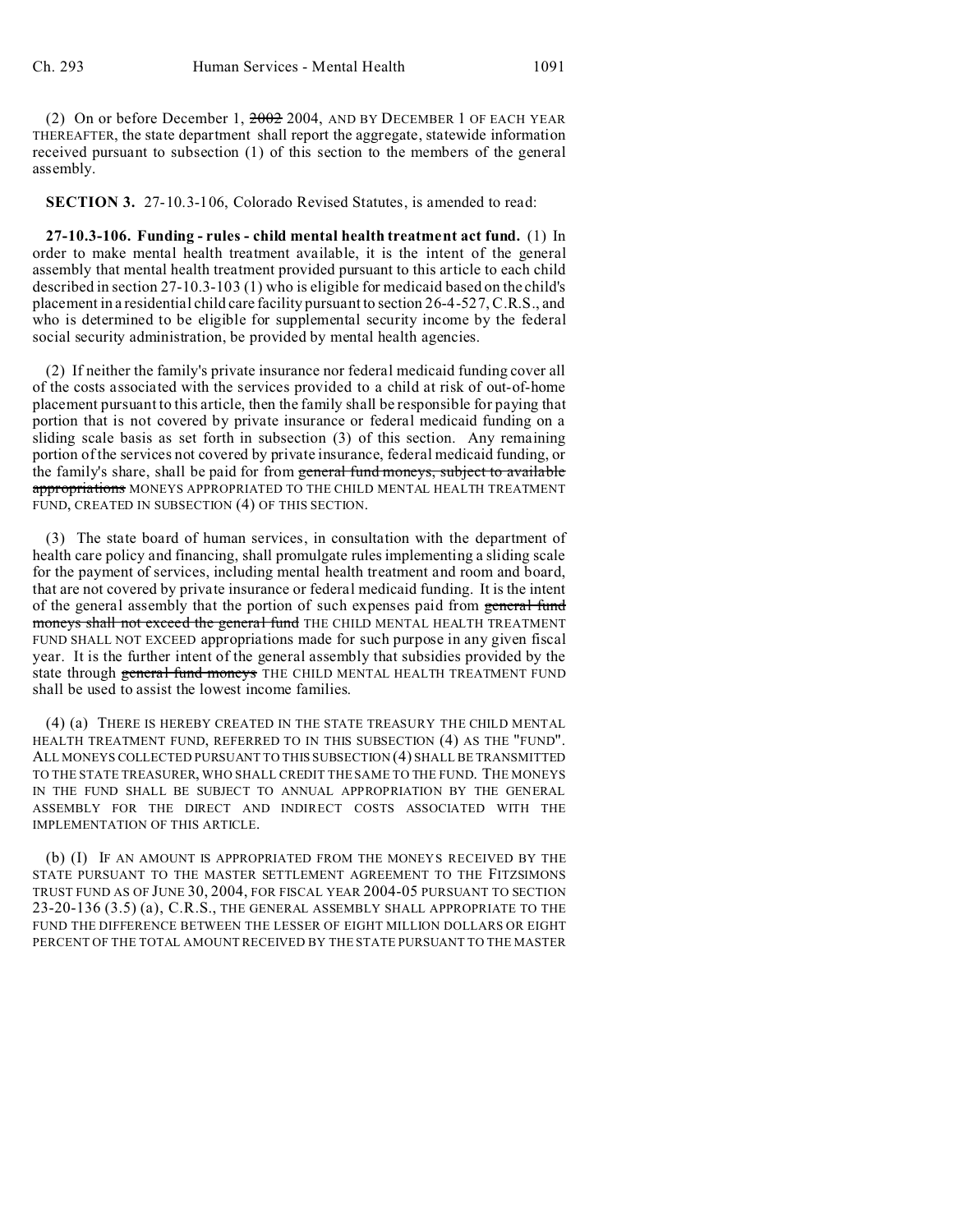SETTLEMENT AGREEMENT, OTHER THAN ATTORNEY FEES AND COSTS, DURING THE PRECEDING FISCAL YEAR AND THE AMOUNT ACTUALLY APPROPRIATED FROM THE TOBACCO LITIGATION SETTLEMENT CASH FUND TO THE FITZSIMONS TRUST FUND PURSUANT TO SECTION 23-20-136 (3.5) (a), C.R.S.; EXCEPT THAT THE AMOUNT APPROPRIATED TO THE FUND SHALL NOT EXCEED ONE MILLION SIX HUNDRED THOUSAND DOLLARS.

(II) IF THE STATE RECEIVES MONEYS PURSUANT TO THE MASTER SETTLEMENT AGREEMENT BUT AN AMOUNT IS NOT APPROPRIATED FROM SAID MONEYS TO THE FITZSIMONS TRUST FUND PURSUANT TO SECTION 23-20-136 (3.5) (a), C.R.S., AS OF JUNE 30, 2004, FOR FISCAL YEAR 2004-05, THEN AT THE END OF THE 2003-04 FISCAL YEAR, BUT PRIOR TO ANY TRANSFER OF MONEYS FROM THE TOBACCO LITIGATION SETTLEMENT CASH FUND TO THE TOBACCO LITIGATION SETTLEMENT TRUST FUND AT THE END OF THE FISCAL YEAR AS REQUIRED BY SECTION 24-22-115 (1)(f),C.R.S., THE GENERAL ASSEMBLY SHALL APPROPRIATE TO THE FUND ONE MILLION SIX HUNDRED THOUSAND DOLLARS, OR SO MUCH THEREOF AS MAY BE AVAILABLE, FROM ALL UNEXPENDED AND UNENCUMBERED MONEYS AND ALL MONEYS NOT APPROPRIATED FOR THE 2004-05 FISCAL YEAR THAT REMAIN IN THE TOBACCO LITIGATION SETTLEMENT CASH FUND AFTER THE TRANSFER OF MONEYS TO THE GENERAL FUND FOR APPROPRIATION TO THE TONY GRAMPSAS YOUTH SERVICES PROGRAM CREATED AND EXISTING PURSUANT TO THE PROVISIONS OF PART 2 OF ARTICLE 20.5 OF TITLE 25, C.R.S., AS REQUIRED IN SECTION 24-22-115 (1) (e), C.R.S.

(c) ANY MONEYS IN THE FUND NOT EXPENDED FOR THE PURPOSES OF THIS ARTICLE MAY BE INVESTED BY THE STATE TREASURER AS PROVIDED BY LAW. ALL INTEREST AND INCOME DERIVED FROM THE INVESTMENT AND DEPOSIT OF MONEYS IN THE FUND SHALL BE CREDITED TO THE FUND.

(d) ANY UNEXPENDED AND UNENCUMBERED MONEYS REMAINING IN THE FUND AT THE END OF A FISCAL YEAR SHALL REMAIN IN THE FUND AND SHALL NOT BE CREDITED OR TRANSFERRED TO THE GENERAL FUND OR ANOTHER FUND.

**SECTION 4.** 27-10.3-108, Colorado Revised Statutes, is amended to read:

**27-10.3-108. Repeal of article.** This article is repealed, effective July 1, 2004 2009.

**SECTION 5.** 24-22-115 (1), Colorado Revised Statutes, is amended to read:

**24-22-115. Tobacco litigation settlement cash fund - creation.** (1) (a) There is hereby created in the state treasury the tobacco litigation settlement cash fund. The cash fund shall consist of all moneys transmitted to the state treasurer in accordance with the terms of the master settlement agreement, the smokeless tobacco master settlement agreement, and the consent decree approved and entered by the court in the case denominated *State of Colorado, ex rel. Gale A. Norton, Attorney General v. R.J. Reynolds Tobacco Co.; American Tobacco Co., Inc.; Brown & Williamson Tobacco Corp.; Liggett & Myers, Inc.; Lorillard Tobacco Co., Inc.; Philip Morris, Inc.; United States Tobacco Co.; B.A.T. Industries, P.L.C.; The Council For Tobacco Research--U.S.A., Inc.; and Tobacco Institute, Inc.,* Case No. 97 CV 3432, in the district court for the city and county of Denver other than moneys credited to the tobacco litigation settlement trust fund pursuant to section 24-22-115.5.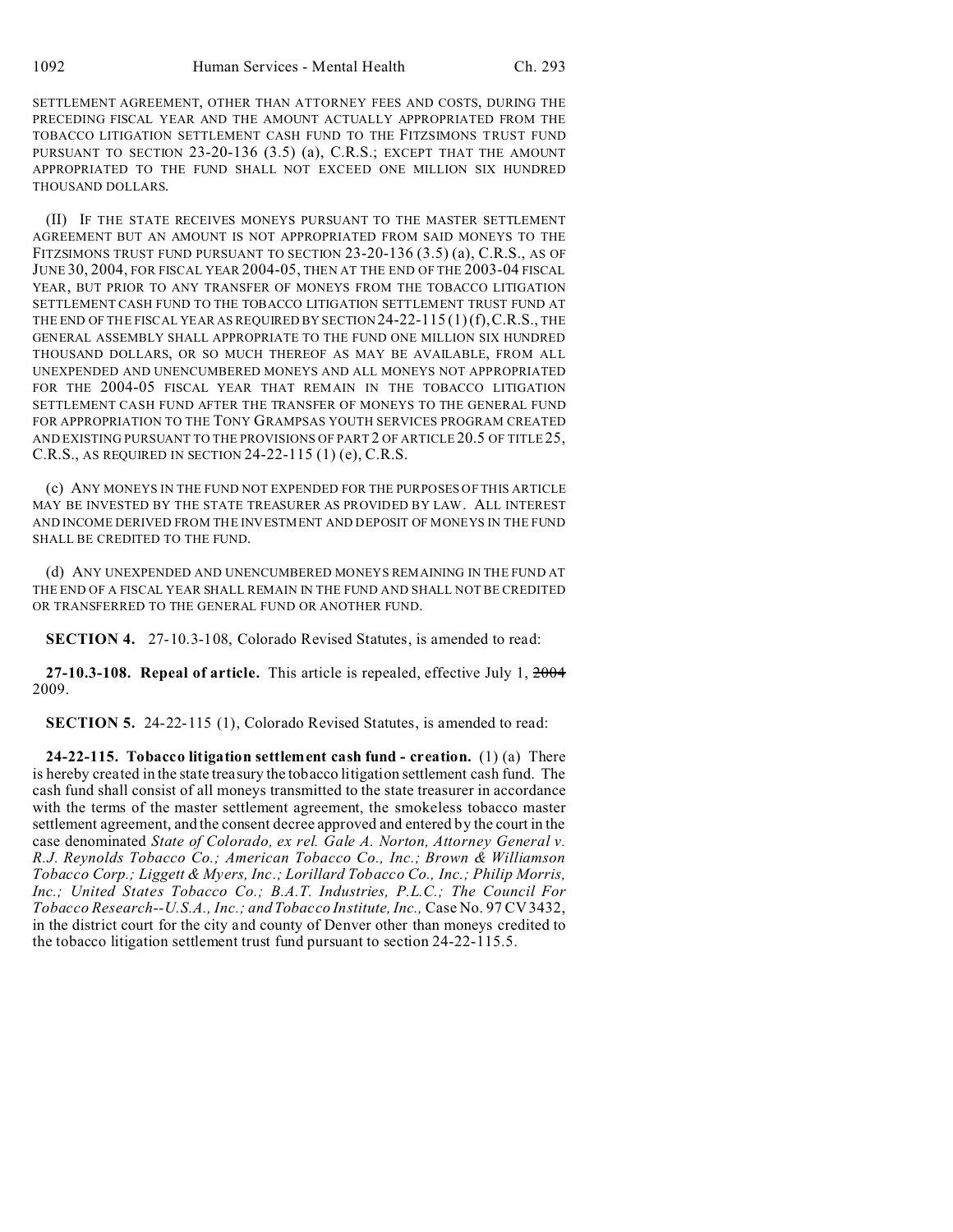(b) Except as provided in subsection (2) of this section, at the end of the 2003-04 fiscal year and at the end of each succeeding fiscal year, but prior to the making of any transfer of moneys from the cash fund to the tobacco litigation settlement trust fund at the end of the fiscal year as required by PARAGRAPH (f) OF this subsection (1), the general assembly may transfer unexpended and unencumbered moneys and moneys not appropriated for the following year to the state general fund, and such moneys that are transferred may be appropriated by the general assembly to make lease payments pursuant to section 24-82-1102.

(c) Except as provided in subsection (2) of this section, all interest derived from the deposit and investment of moneys in the cash fund shall be credited to the cash fund; except that, beginning with the fiscal year 2001-02, and each fiscal year thereafter, all interest derived from the deposit and investment of moneys in the cash fund shall be credited to the breast and cervical cancer prevention and treatment fund created pursuant to section 26-4-532, C.R.S.

(d) Except as provided in subsection (2) of this section, all moneys in the cash fund shall be subject to appropriation by the general assembly for such purposes as may be authorized by law in accordance with the terms of the settlement agreements and the consent decree.

(e) (I) (A) Except as provided in subsection (2) of this section, at the end of the 2003-04 fiscal year, but prior to the making of any transfer of moneys from the cash fund to the tobacco litigation settlement trust fund at the end of the fiscal year as required by PARAGRAPH (f) OF this subsection (1), the lesser of fifty percent of all unexpended and unencumbered moneys and all moneys not appropriated for the 2004-05 fiscal year in the cash fund or seven million five hundred ninety-four thousand eight hundred sixteen dollars shall be transferred from the cash fund to the general fund and continuously appropriated for the implementation of the Tony Grampsas youth services program created and existing pursuant to part 2 of article 20.5 of title 25, C.R.S.

(B) AT THE END OF THE 2003-04 FISCAL YEAR, IF THE GENERAL ASSEMBLY APPROPRIATES MONEYS TO THE CHILD MENTAL HEALTH TREATMENT FUND FOR THE 2004-05 FISCAL YEAR PURSUANT TO SECTION 27-10.3-106 (4) (b) (I), C.R.S., THE AMOUNT TRANSFERRED TO THE GENERAL FUND AND CONTINUOUSLY APPROPRIATED FOR THE IMPLEMENTATION OF THE TONY GRAMPSAS YOUTH SERVICES PROGRAM PURSUANT TO SUB-SUBPARAGRAPH (A) OF THIS SUBPARAGRAPH (I) SHALL BE INCREASED BY AN AMOUNT EQUAL TO FIFTY PERCENT OF THE AMOUNT APPROPRIATED TO THE CHILD MENTAL HEALTH TREATMENT FUND PURSUANT TO SECTION 27-10.3-106 (4) (b) (I),C.R.S.; EXCEPT THAT THE TOTAL AMOUNT TRANSFERRED TO THE GENERAL FUND AND CONTINUOUSLY APPROPRIATED FOR THE IMPLEMENTATION OF THE TONY GRAMPSAS YOUTH SERVICES PROGRAM PURSUANT TO THE PROVISIONS OF THIS SUBPARAGRAPH (I) SHALL NOT EXCEED SEVEN MILLION FIVE HUNDRED NINETY-FOUR THOUSAND EIGHT HUNDRED SIXTEEN DOLLARS.

(II) Except as provided in subsection (2) of this section, at the end of the 2004-05 fiscal year and at the end of each succeeding fiscal year, but prior to the making of any transfer of moneys from the cash fund to the tobacco litigation settlement trust fund at the end of the fiscal year as required by PARAGRAPH (f) OF this subsection (1), the lesser of fifty percent of all unexpended and unencumbered moneys and all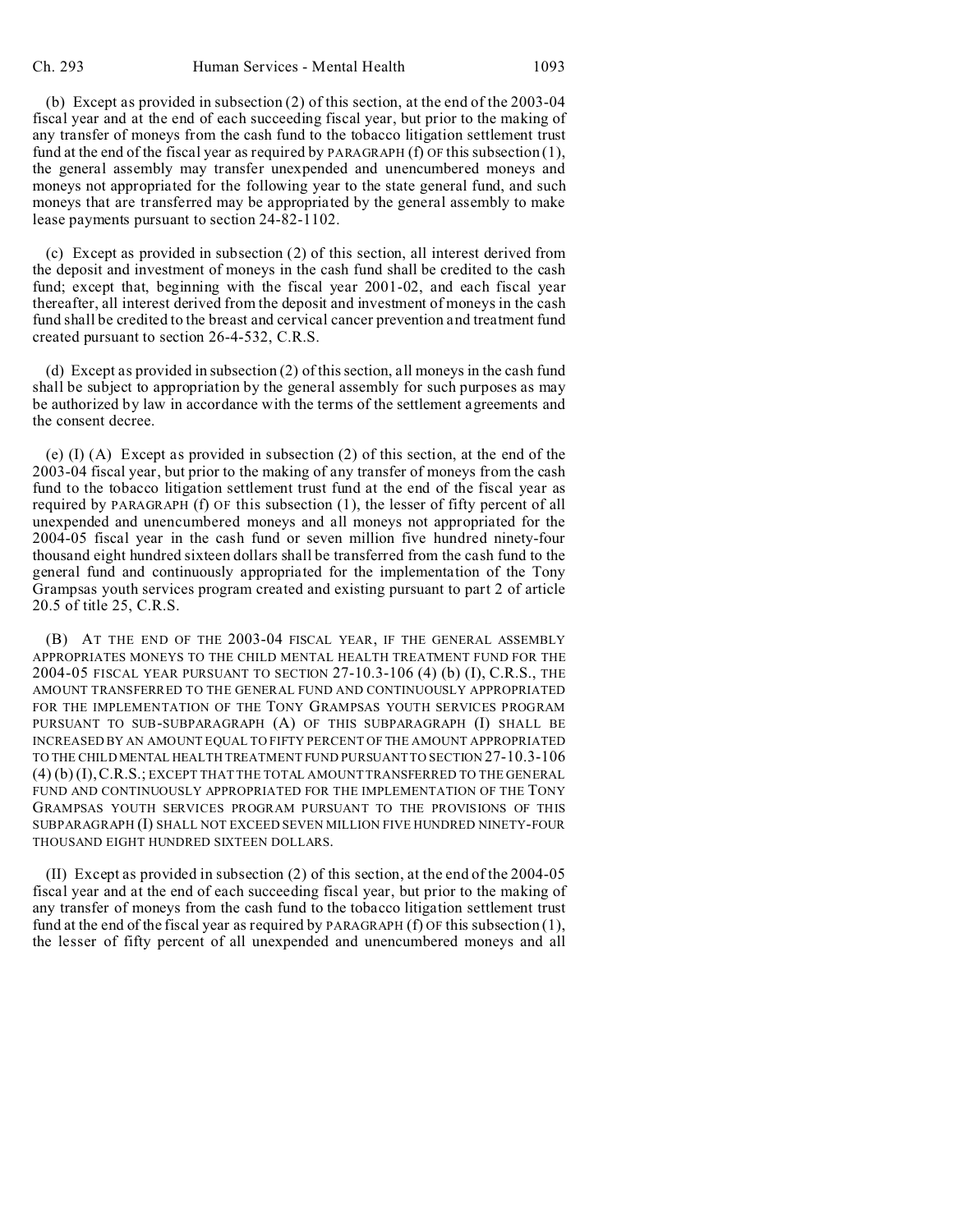moneys not appropriated for the following fiscal year in the cash fund or seven million five hundred ninety-four thousand eight hundred sixteen dollars shall be transferred from the cash fund to the general fund and continuously appropriated for the implementation of the Tony Grampsas youth services program created and existing pursuant to part 2 of article 20.5 of title 25, C.R.S.

(f) Except as provided in subsection (2) of this section AND EXCEPT AS OTHERWISE PROVIDED IN SECTION 27-10.3-106 (4) (b) (II), C.R.S., FOR THE CHILD MENTAL HEALTH TREATMENT FUND, at the end of any fiscal year, all unexpended and unencumbered moneys and all moneys not appropriated for the following fiscal year in the cash fund shall be transferred to the tobacco litigation settlement trust fund.

**SECTION 6. Appropriations - adjustments to the 2004 long bill.** (1) In addition to any other appropriation, there is hereby appropriated, to the department of human services, mental health and alcohol and drug abuse services, child mental health treatment fund, for the fiscal year beginning July 1, 2004, the sum of one million six hundred thousand dollars (\$1,600,000), pursuant to section 27-10.3-106 (4) (b) (I), Colorado Revised Statutes. Said sum shall be from the tobacco litigation settlement cash fund created pursuant to section 24-22-155 (1), Colorado Revised Statutes.

(2) In addition to any other appropriation, there is hereby appropriated, to the department of public health and environment, prevention services division, Tony Grampsas youth services program, prevention services programs, for the fiscal year beginning July 1, 2004, the sum of eight hundred thousand dollars (\$800,000), pursuant to section 24-22-115 (1) (e) (I) (B), Colorado Revised Statutes. Said sum shall be from the tobacco litigation settlement cash fund created pursuant to section 24-22-155 (1), Colorado Revised Statutes.

(3) For the implementation of this act, appropriations made in the annual general appropriation act to the department of health care policy and financing, for the fiscal year beginning July 1, 2004, shall be adjusted as follows:

The appropriation for department of human services medicaid-funded programs, mental health and alcohol and drug abuse services - medicaid funding, mental health community programs, residential treatment for youth, is increased by two hundred twenty-four thousand seven hundred forty-five dollars (\$224,745). Said sum shall be cash funds exempt from the child mental health treatment fund created pursuant to section 27-10.3-106 (4) (a), Colorado Revised Statutes. In addition to said appropriation, the general assembly anticipates that, for the fiscal year beginning July 1, 2004, the department of health care policy and financing will receive the sum of two hundred twenty-four thousand seven hundred forty-six dollars (\$224,746) in federal funds. Although the federal funds are not appropriated in this act, they are noted for the purpose of indicating the assumptions used relative to these funds in developing the state appropriation amounts.

(4) For the implementation of this act, appropriations made in the annual general appropriation act to the department of human services, for the fiscal year beginning July 1, 2004, shall be adjusted as follows:

(a) The appropriation for mental health and alcohol and drug abuse services,